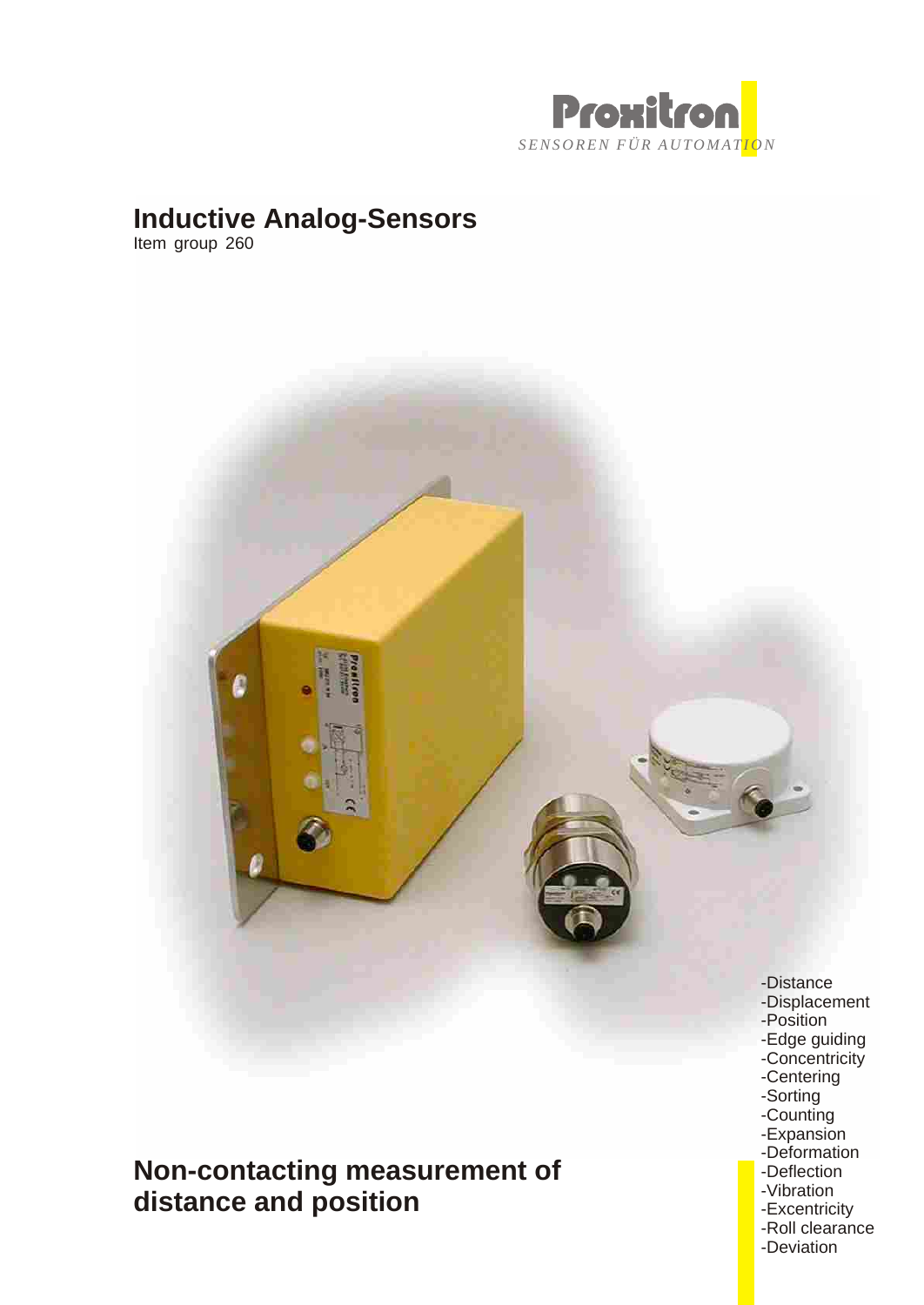

## **Description and examples**

The inductive analog sensor is suitable for noncontacting measuring of distance or position referred to metals. The measuring principle is based on the physical effect of change of quality of a resonant circuit which is due to eddy current losses in conductive material.

The high-frequency pulsating field of a LC resonant circuit leaves at the active surface of the sensor and is periodically excited by a pulse stage. As soon as electrically conductive material enters the field eddy currents result. Energy is taken from the resonant circuit, and its amplitude and decay time are influenced proportionally to the object distance. A µ-processor serves for integration of the energy of the resonant circuit and determines the resulting output signal.

The electro-magnetic field is non-interacting, i. e. it does not produce any heating in the object to be measured nor does it have magnetic influence. Acc. to function measuring is carried out referring to moved or stationary metals. For fast processes it has to be considered that the periodically excited resonant circuit reaches a measuring rate between 100 and 250 per second.

The robust design in potted housing and easy handling make possible industrial standard solutions as well as sophisticated applications.

By means of two incorporated push-buttons measuring range and individual curve shapes can be programmed. Apart from the measuring value output a serial interface is available.

## **Distance measuring in case of axial approach of the object to be measured**





**Displacement measuring in case of radial deviation of the object to be measured**



**Measuring of non-circularity or angle of rotation**



**Selection in the production area: Height, surface or material properties**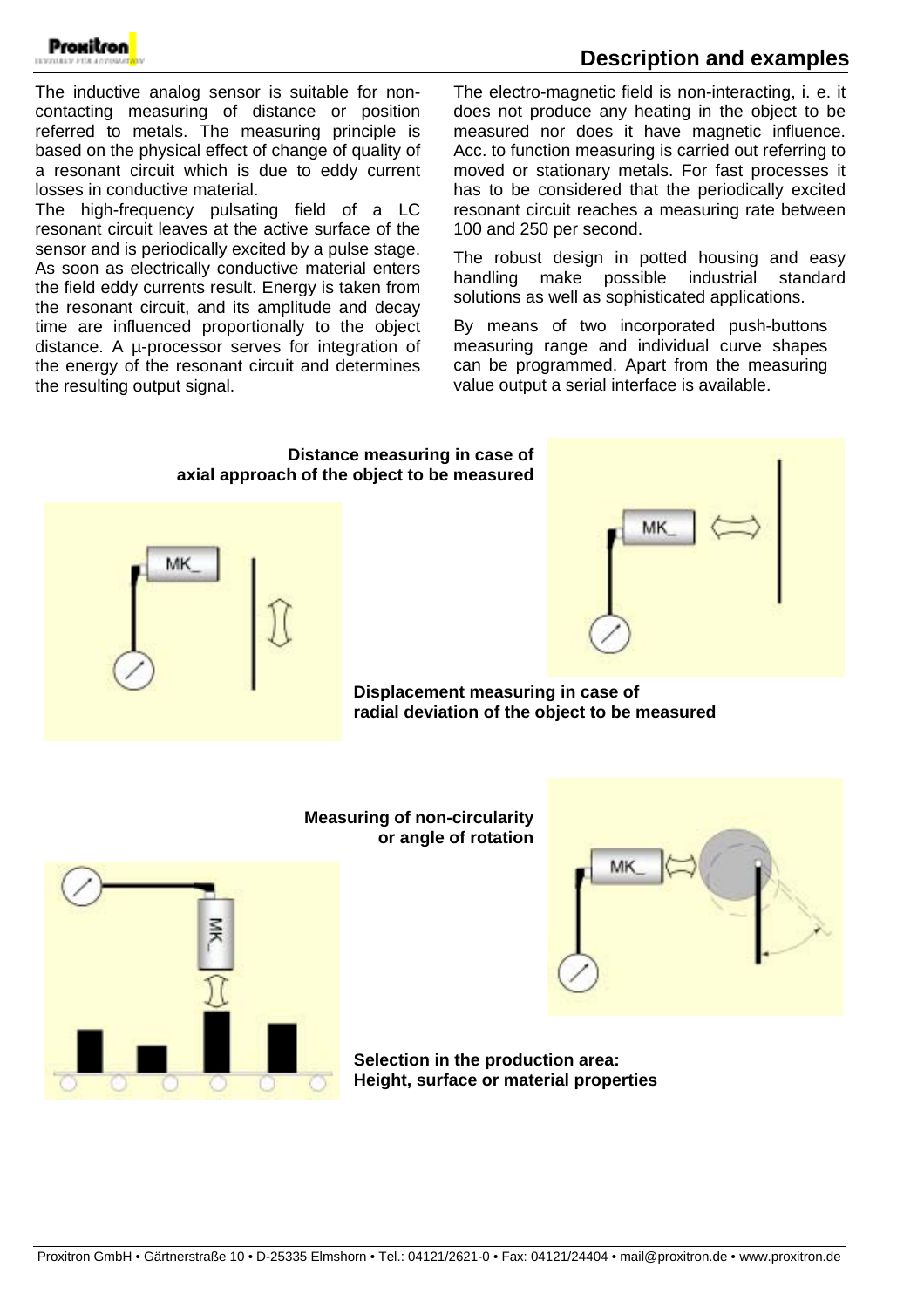## **Type survey**

Additional designs on request



| Design:                                    | <b>M30</b>                                                        | <b>M30</b>                                        | <b>PG 36</b>                                      |  |
|--------------------------------------------|-------------------------------------------------------------------|---------------------------------------------------|---------------------------------------------------|--|
| Distance range <sup>*</sup> (Ab):          | $0 - 10$ mm                                                       | $0 - 15$ mm                                       | $0 - 20$ mm                                       |  |
|                                            | -29<br>LED<br>SW 36<br>$M$ 30 $\times$ 1.5<br>$\frac{0\%}{100\%}$ | LED<br>SW 36<br>M 30 x 1.5<br>$\frac{0\%}{100\%}$ | $60\frac{36}{5}$<br>100%<br>LED<br>$0\%$<br>SW 51 |  |
| Installation:                              | flush                                                             | non-flush                                         | flush                                             |  |
| Response delay:                            | approx. 15 ms                                                     | approx. 15 ms                                     | approx. 15 - 20 ms                                |  |
| Repeat accuracy:                           | $\leq 0.3 \%$                                                     | $\leq 0.3$ %                                      | $\leq 0.3 \%$                                     |  |
| Linearity deviation:                       | $\leq$ 2,5 %                                                      | $≤ 1 %$                                           | $≤ 1 %$                                           |  |
| Temperature deviation:                     | $\leq 5\%$                                                        | $\leq 5\%$                                        | $\leq 5\%$                                        |  |
| <b>Temperature deviation</b><br>at 50 % Ab | $\leq$ 2,5%                                                       | ≤ 1,5%                                            | $\leq$ 1,5 %                                      |  |
| <b>Housing material:</b>                   | plastic PBT                                                       | plastic PBT                                       | brass, nickel-plated                              |  |
| Type $0 - 10 V$ :                          | <b>MKL 010.19 S4</b>                                              | <b>MKL 015.19 S4</b>                              | <b>MKZ 471, 19 S4</b>                             |  |
| Art.-No.:                                  | 2482E                                                             | 2482A                                             | 2330A                                             |  |
| Type $0 - 20$ mA:                          | <b>MKL 010.190 S4</b>                                             | <b>MKL 015.190 S4</b>                             | <b>MKZ 471.190 S4</b>                             |  |
| Art.-No.:                                  | 2482F                                                             | 2482B                                             | 2330B                                             |  |
| Type $4 - 20$ mA:                          | <b>MKL 010.194 S4</b>                                             | <b>MKL 015.194 S4</b>                             | MKZ 471.194 S4                                    |  |
| Art.-No.:                                  | 2482D                                                             | 2482C                                             | 2330F                                             |  |
| Notes:                                     | including RS 485 interface                                        | including RS 485 interface                        | including RS 485 interface                        |  |

| <b>Design:</b>                             | Ø 54 mm                       | Ø 80 mm                                                                                              | 150 x 200 mm                                                                                                  |  |
|--------------------------------------------|-------------------------------|------------------------------------------------------------------------------------------------------|---------------------------------------------------------------------------------------------------------------|--|
| Distance range* (Ab):                      | $0 - 35$ mm                   | $0 - 50$ mm                                                                                          | $0 - 120$ mm                                                                                                  |  |
|                                            | დზ<br>ç,<br>0%<br>LED<br>100% | 80<br>0%<br>$\mathcal{O}$<br>100%<br>LED<br>Ó<br>$\cancel{\emptyset}$ 5,3<br>80<br>$\mathbf{r}_{10}$ | $\mathcal{Z}_{\Omega}$<br>8<br>$20^{0}$<br>$\mathrel{<_{\mathbb{Q}}}$<br>280<br>$\mathcal{Z}_{\!\mathcal{C}}$ |  |
| Installation:                              | non-flush                     | non-flush                                                                                            | non-flush                                                                                                     |  |
| Response delay:                            | approx. 15 - 20 ms            | approx. 19 - 24 ms                                                                                   | approx. 19 - 24 ms                                                                                            |  |
| Repeat accuracy:                           | $\leq 0.3 \%$                 | $\leq 0.3 \%$                                                                                        | $\leq 0.3 \%$                                                                                                 |  |
| Linearity deviation:                       | $\leq$ 1 %                    | $\leq 2\%$                                                                                           | $\leq 2\%$                                                                                                    |  |
| Temperature deviation:                     | $\leq 5$ %                    | $\leq 7$ %                                                                                           | $\leq 7$ %                                                                                                    |  |
| <b>Temperature deviation</b><br>at 50 % Ab | $≤ 1,5%$                      | $≤ 1.5%$                                                                                             | $≤ 1.5%$                                                                                                      |  |
| <b>Housing material:</b>                   | plastic PBT                   | plastic PBT                                                                                          | plastic PBT                                                                                                   |  |
| Type 0 - 10 V:                             | <b>MKH 035.19 S4</b>          | <b>MKK 050.19 S4</b>                                                                                 | <b>MKU 215.19 S4</b>                                                                                          |  |
| Art.-No.:                                  | 2338A                         | 2331A                                                                                                | 2159J                                                                                                         |  |
| Type $0 - 20$ mA:                          | <b>MKH 035.190 S4</b>         | <b>MKK 050.190 S4</b>                                                                                | <b>MKU 215.190 S4</b>                                                                                         |  |
| Art.-No.:                                  | 2338B                         | 2331F                                                                                                |                                                                                                               |  |
| Type $4 - 20$ mA:                          | <b>MKH 035.194 S4</b>         | <b>MKK 050.194 S4</b>                                                                                | <b>MKU 215.194 S4</b>                                                                                         |  |
| Art.-No.:                                  | 2338C                         | 2331G                                                                                                | 2159P                                                                                                         |  |
| Notes:                                     | including RS 485 interface    | including RS 485 interface                                                                           | including RS 485 interface                                                                                    |  |

\* The distance area refers to a square steel plate having an edge length of 3 times the max. distance value. Size deviations influence the working range. For other materials the correction factors stated on the next page have to be applied.